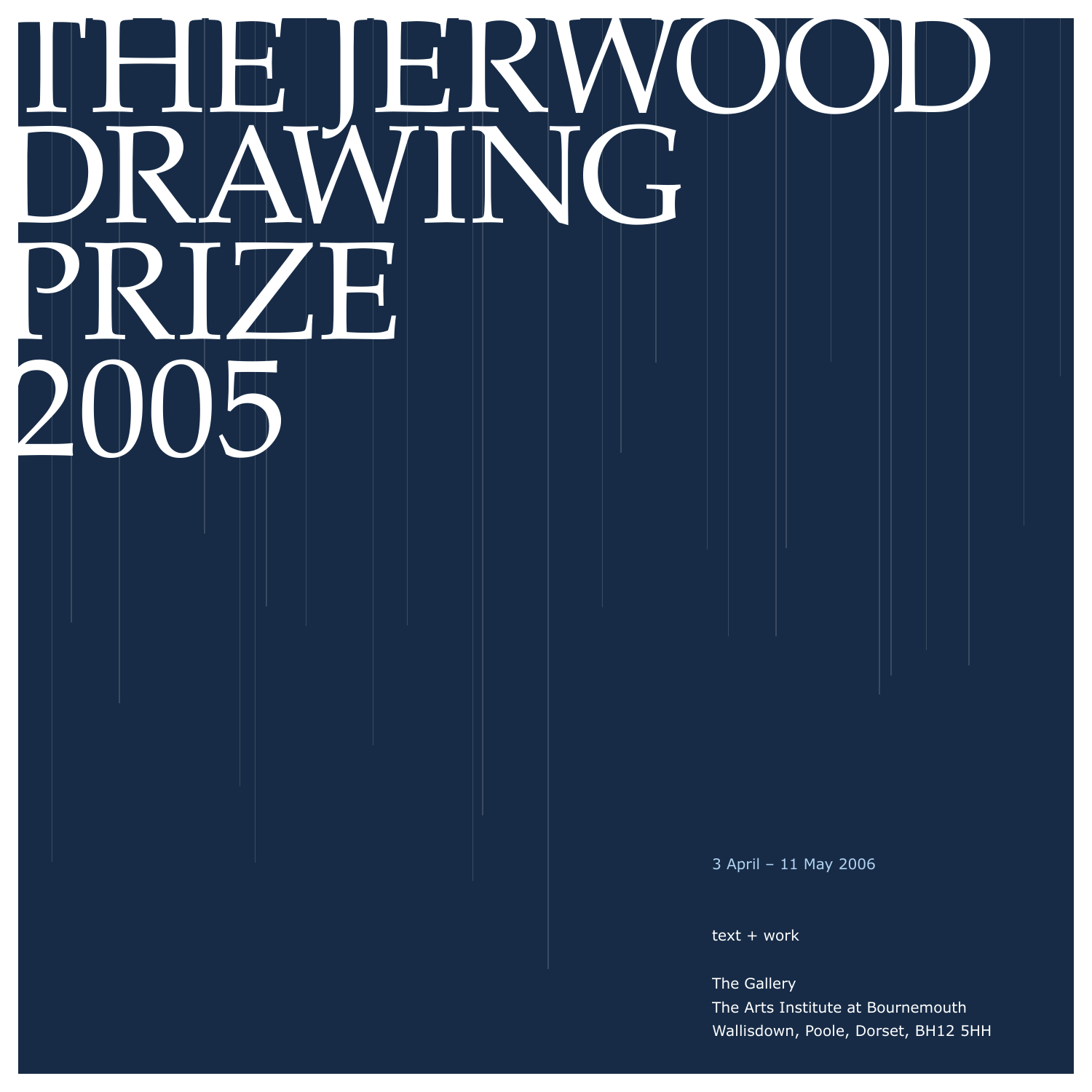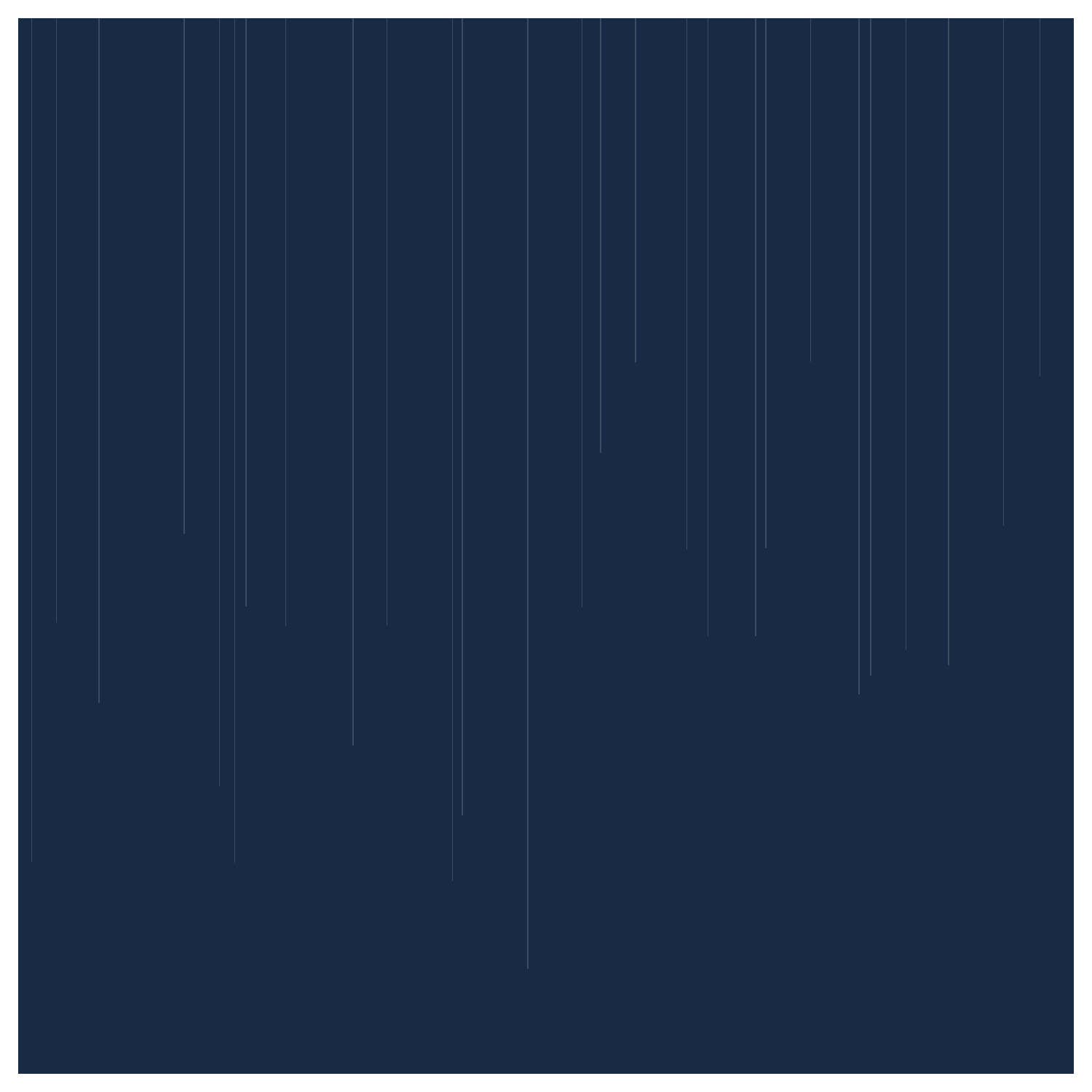### THE JERWOOD DRAWING PRIZE

This exhibition, formerly The Cheltenham Open Drawing Exhibition, has been an annual open show since 1996 and became THE JERWOOD DRAWING PRIZE in 2001. The aim of the exhibition is to promote and reward talent and excellence in contemporary drawing. The exhibition is open to entry by all artists resident or domiciled in the United Kingdom. Every year, the changing panel of distinguished artists, writers, critics, collectors and curators select the show independently and without knowledge of the artists submitting; they define their own priorities for an exhibition of current drawing practice. This fashions a constantly shifting set of values and concerns, evidenced in the resulting touring exhibitions, in which fundamental questions are asked about what drawing is: its purpose, value, relevance and nature.

The administrative centre for the exhibition is based at WIMBLEDON SCHOOL OF ART, one of London's outstanding specialist art schools.

The project is delivered through the working partnership of WIMBLEDON SCHOOL OF ART and THE JERWOOD CHARITY in association with the UNIVERSITY OF GLOUCESTERSHIRE.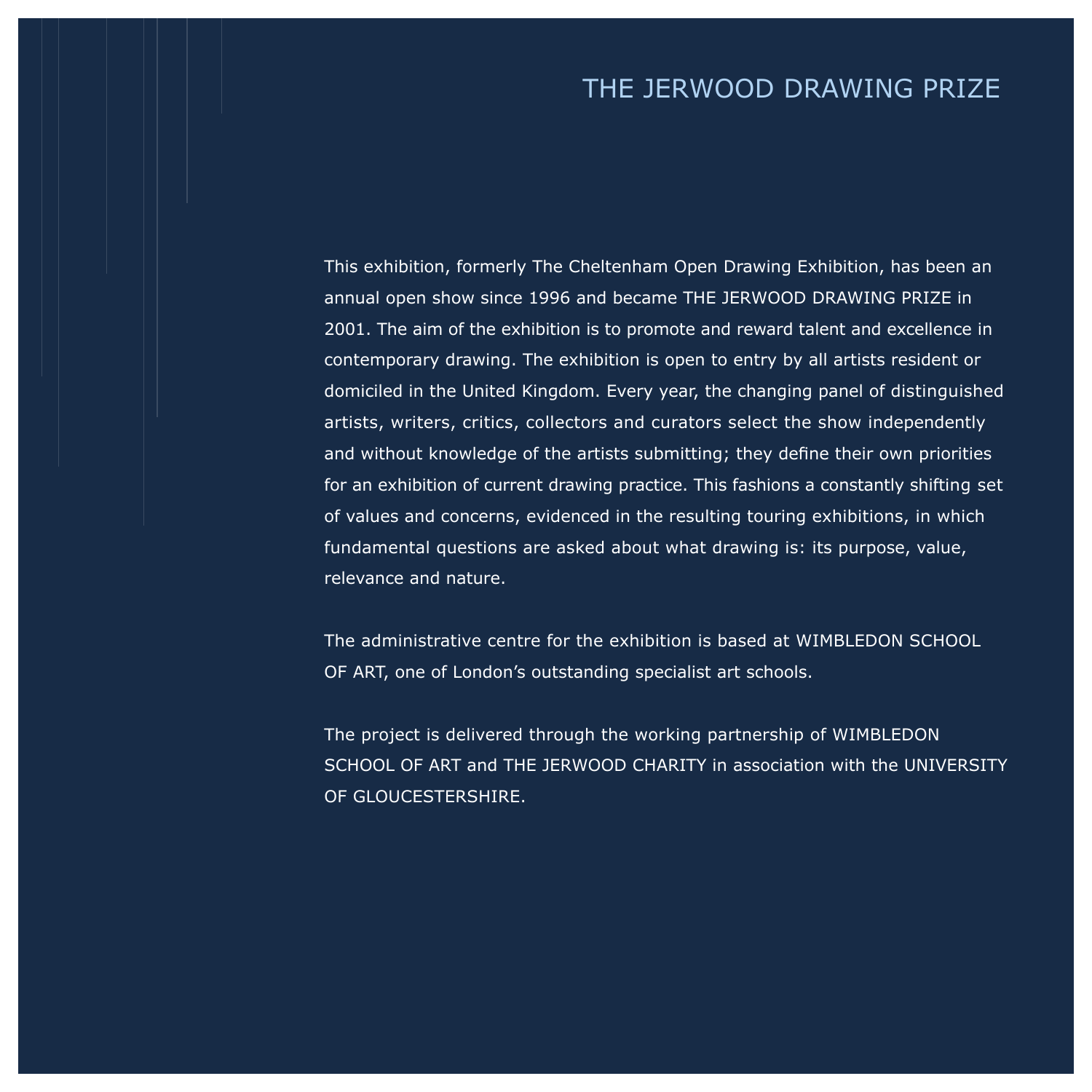# SELECTION PANEL FOR 2005

STEPHEN FARTHING RA Artist & Rootstein Hopkins Chair of Drawing, University of the Arts: London

MARTIN KEMP Writer, Curator and Professor of the History of Art, Oxford University

SARAH SIMBLET Artist & Author

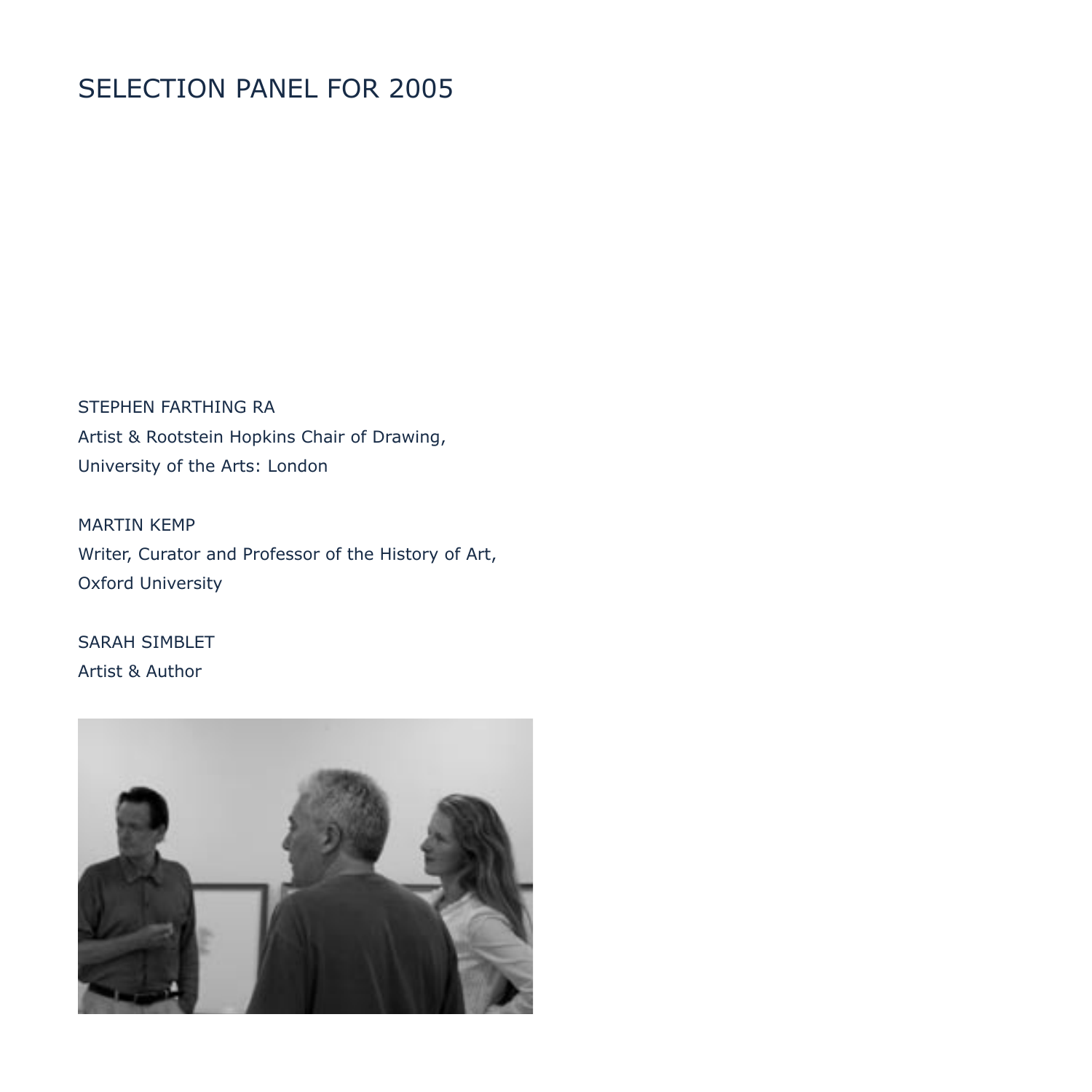# WINNER

Juliette Losq 'We are the fiction of the vanished lives and buildings' Iain Sinclair: Lights Out for the Territory

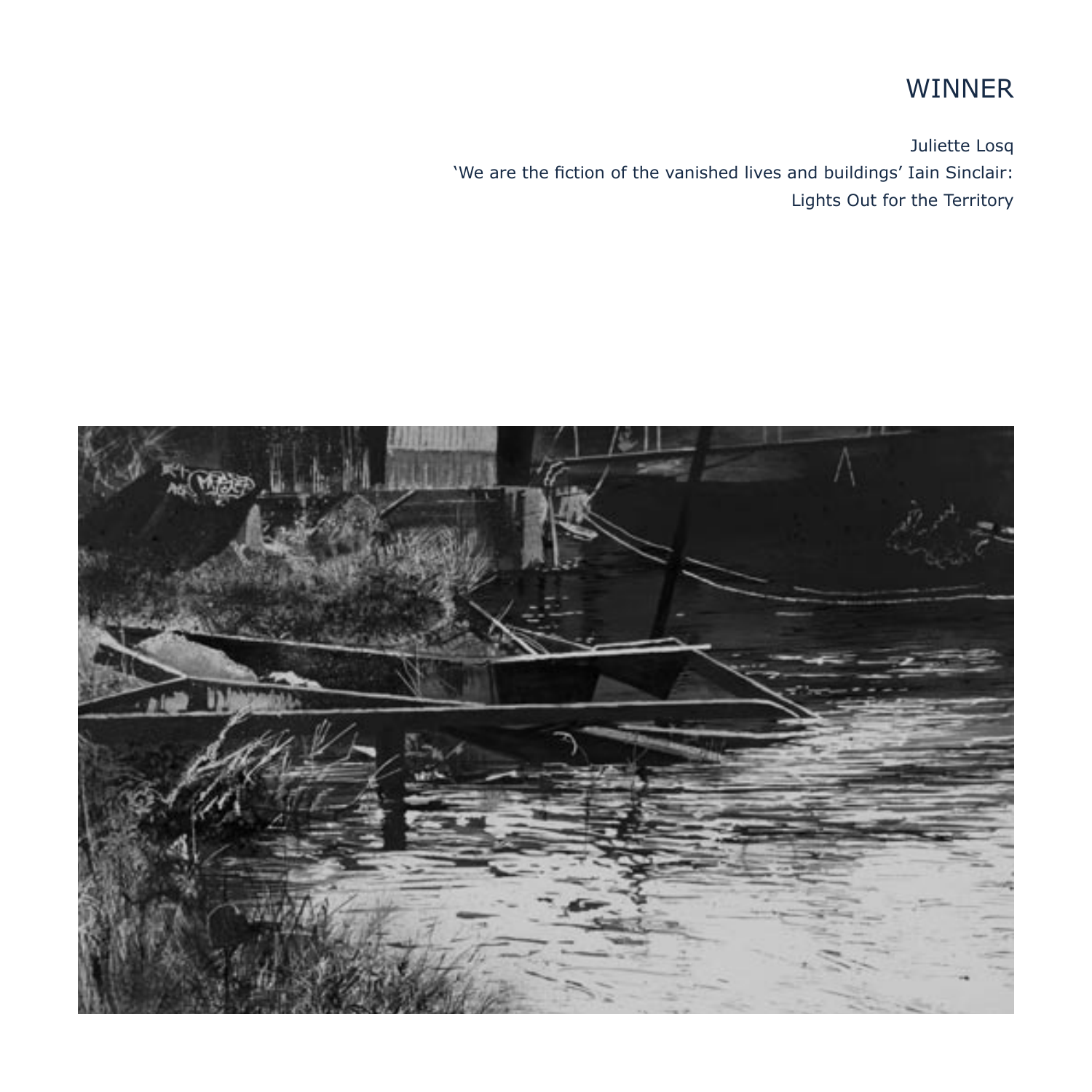# 2ND PRIZE WINNER

Katie Cuddon Mantelpiece Maps

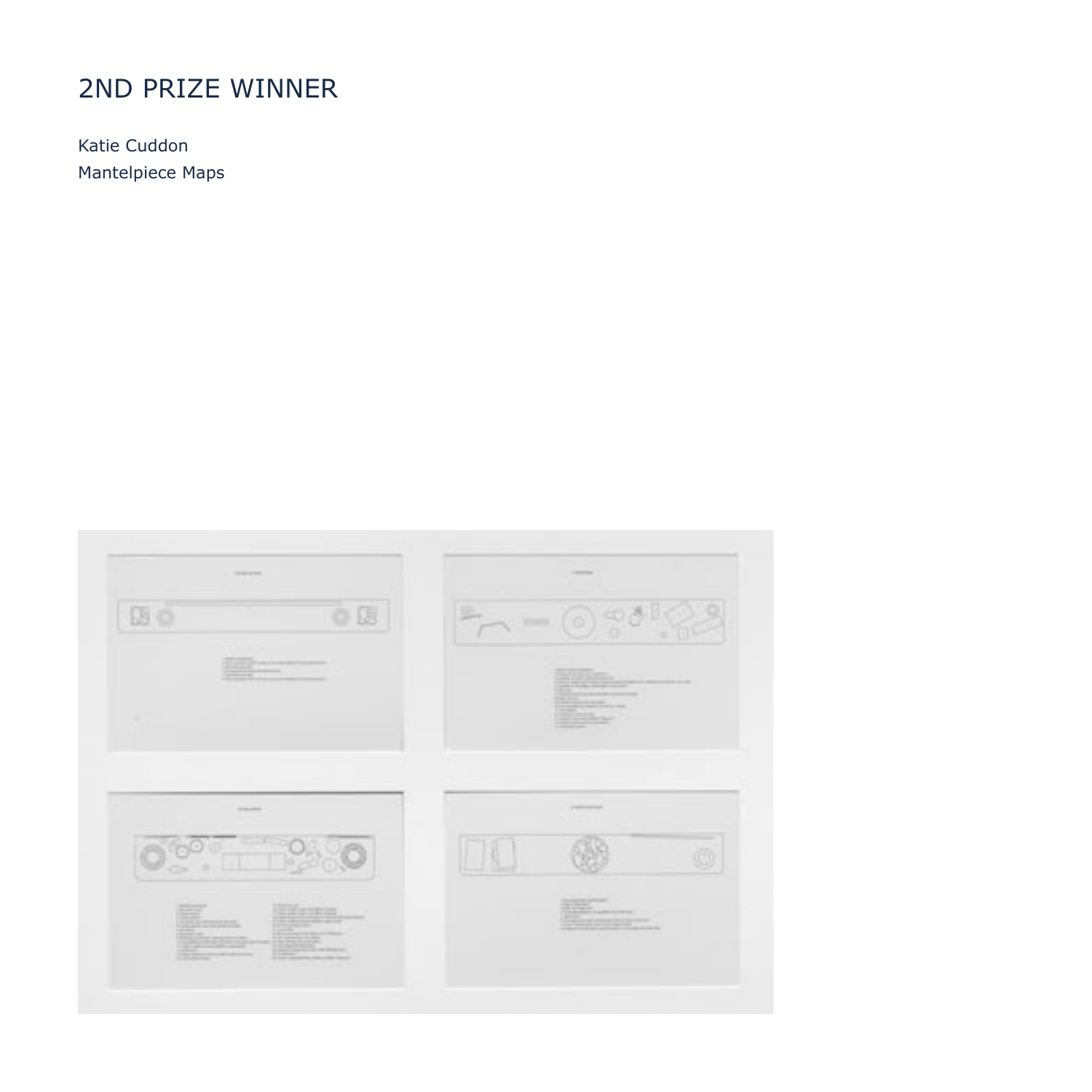# 3RD PRIZE WINNER

Peter Macdonald Journey of a Thousand Miles

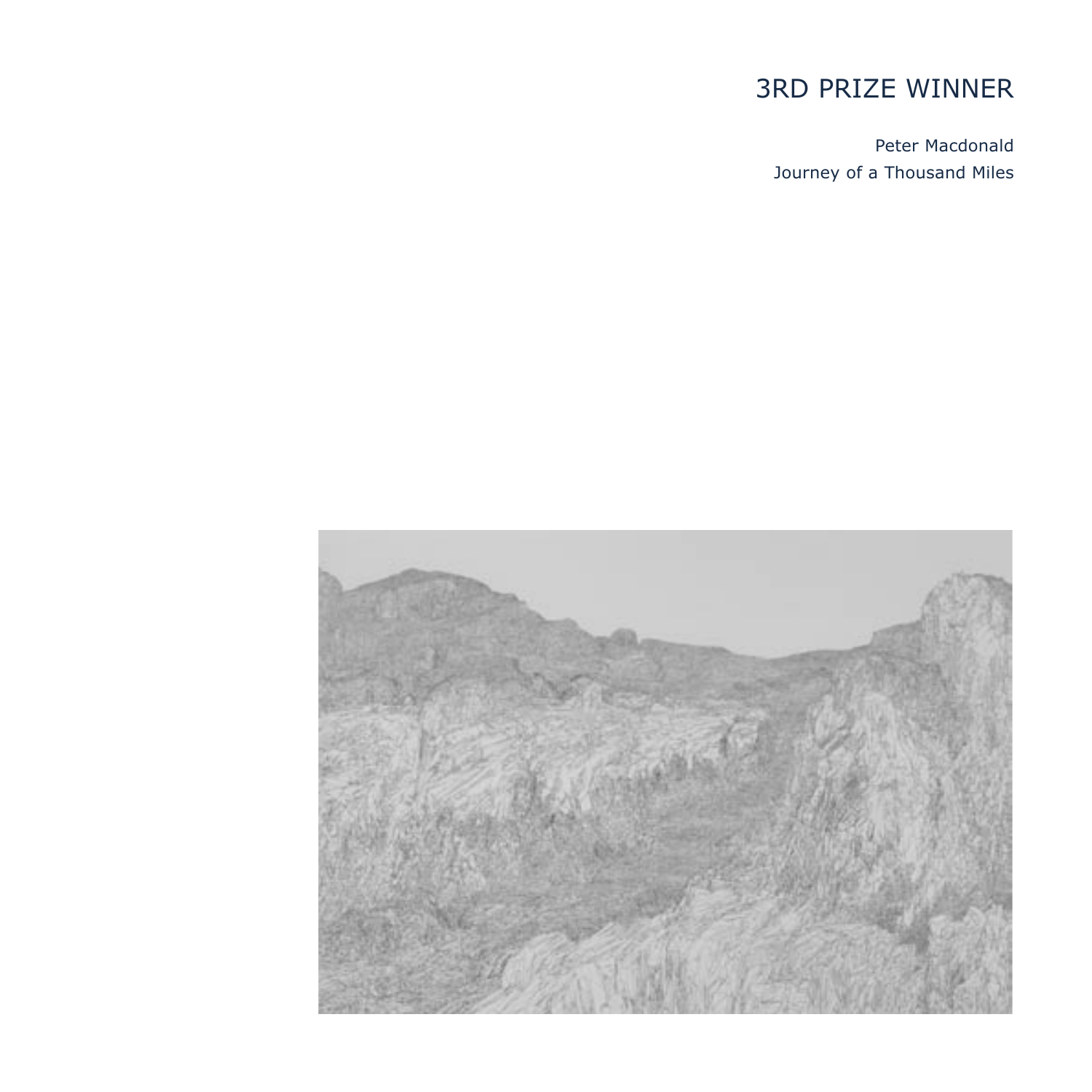# STUDENT PRIZE WINNER

Linda Meakin Untitled 2

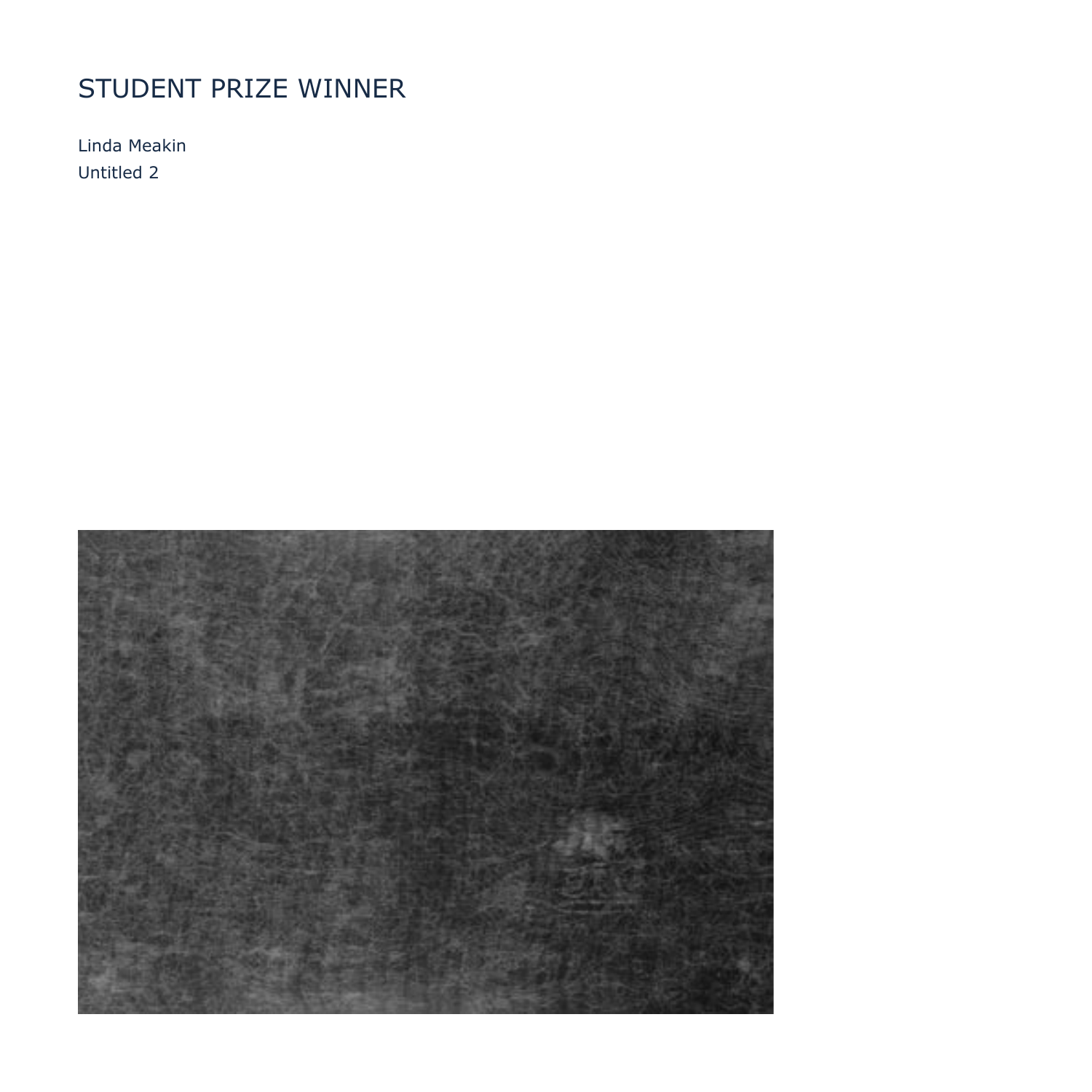# STUDENT PRIZE WINNER

Amanda Couch The Deep Back Episodes: Part 4

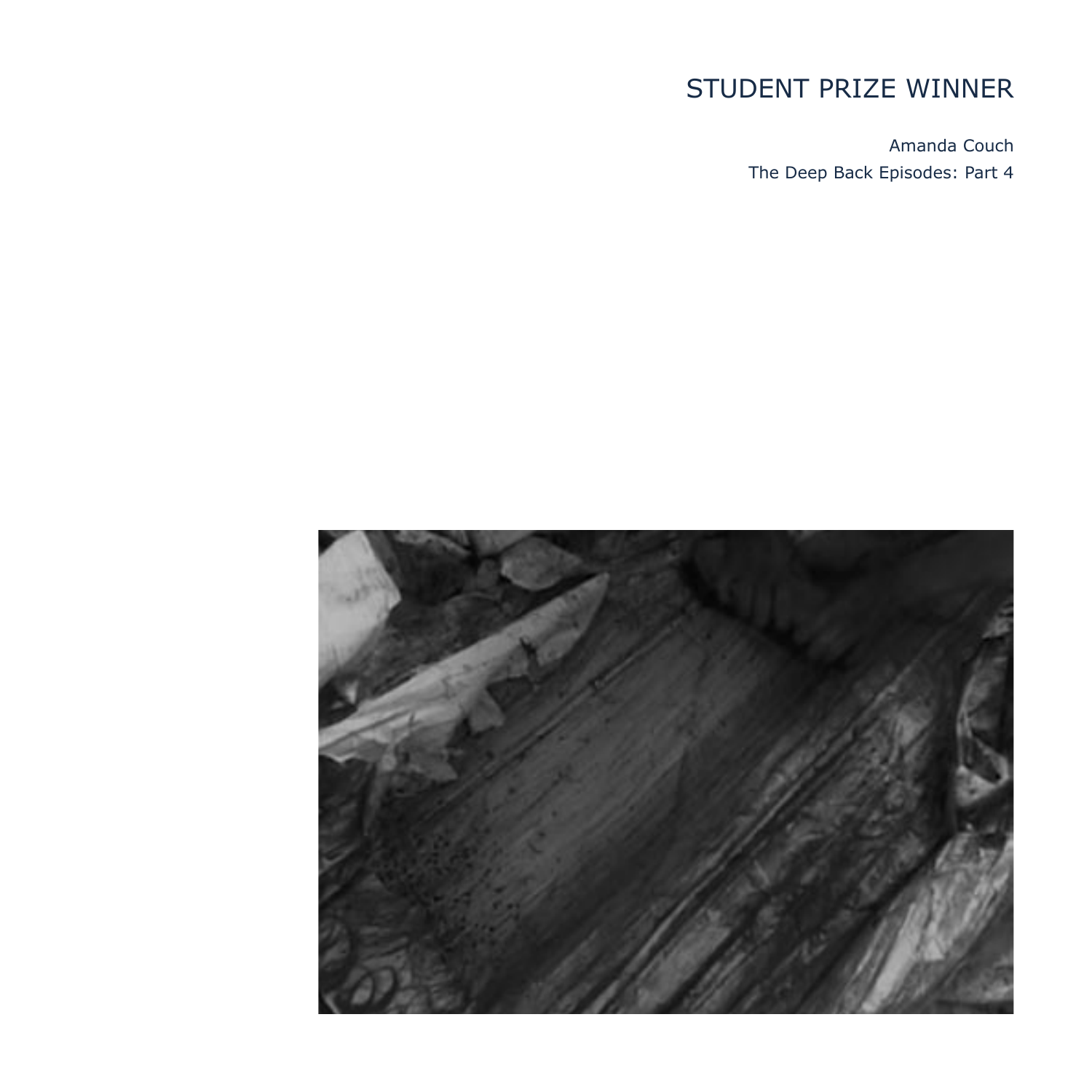## THE JERWOOD DRAWING PRIZE

The JERWOOD DRAWING PRIZE is the largest annual open exhibition for drawing in the UK and aims to promote and reward excellence and talent in contemporary drawing practice.

In 2005 THE JERWOOD DRAWING PRIZE attracted entries of over 2500 drawings throughout UK from both professional, non-professional and student artists. The resulting exhibition includes 78 drawings by 71 artists.

The annual open drawing exhibition was initiated by the MALVERN DRAWING ASSOCIATES in 1991, and was established as the Cheltenham Open Drawing Exhibition by Anita Taylor and Paul Thomas at the UNIVERSITY OF GLOUCESTERSHIRE in 1994. The administrative centre for the exhibition relocated to WIMBLEDON SCHOOL OF ART in London in March 2003. The project has grown considerably in stature and support since its inception and receives an increasing number of submissions each year.

THE JERWOOD CHARITY has been the principal benefactor of THE JERWOOD DRAWING PRIZE since 2001. The Jerwood Charity is dedicated to responsible and imaginative funding of the visual and performing arts and other areas of human endeavor and excellence. It supports, among other things, the Jerwood Artists Platform, Jerwood Commissions at the Wapping Project and the Jerwood Sculpture Prize.

WIMBLEDON SCHOOL OF ART provides foundation, undergraduate and postgraduate study opportunities. The undergraduate courses offered by the School of Fine Art include Fine Art: Graphic Media, Painting, and Sculpture. The School of Theatre offers undergraduate courses in Costume Design and Interpretation, Design for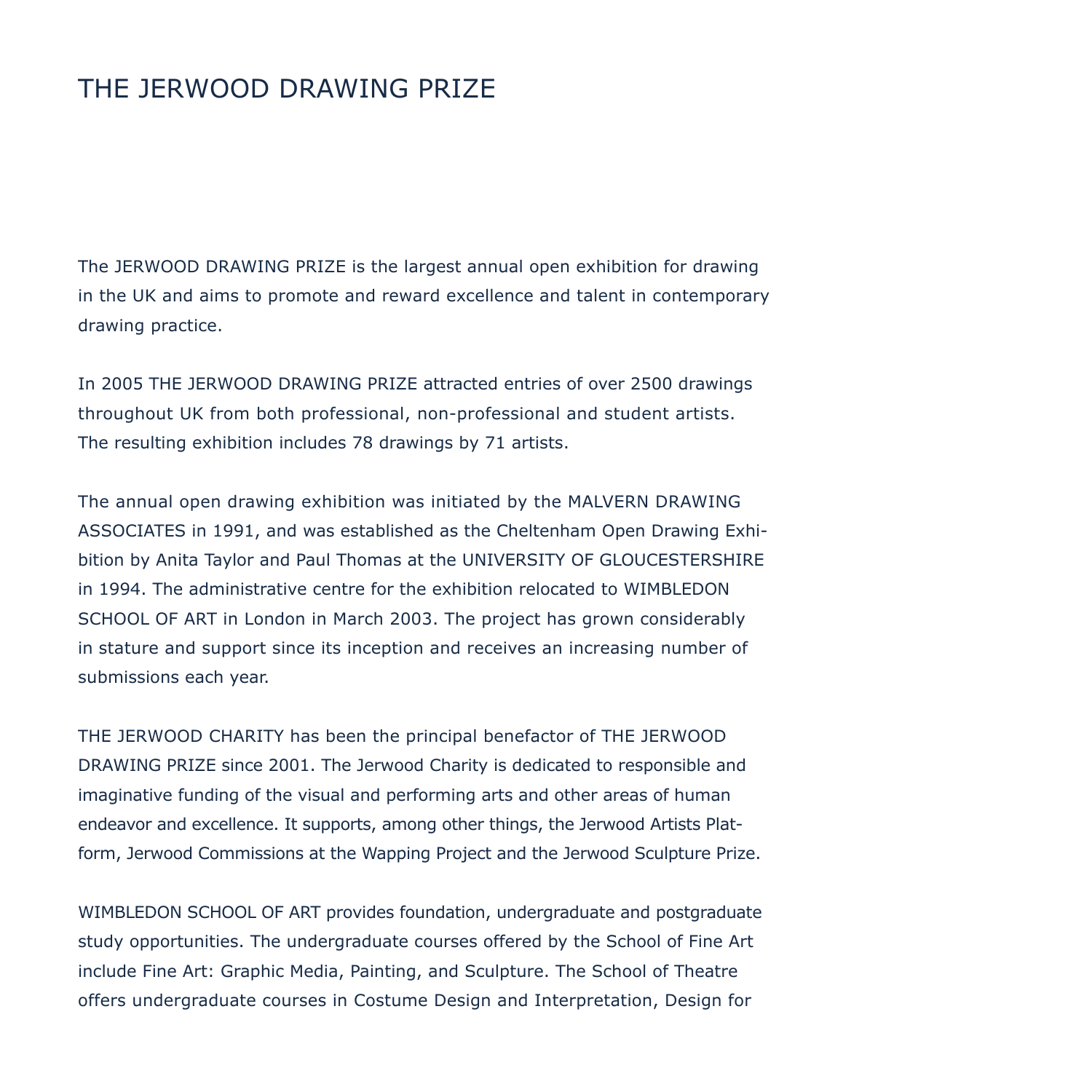Performance, as well as Set Design for Stage and Screen and Technical Arts and Special Effects. Specialist postgraduate courses include Fine Art: Drawing, Painting, Graphic Media, Sculpture and an Artist-Teacher Scheme, as well as MPhil/PhD degrees by research portfolio or thesis. All academic staff are practicing artists, designers, researchers and scholars. There is a focus on drawing throughout all the academic activities of the School and the work of THE CENTRE FOR DRAWING and THE GALLERY AT WIMBLEDON SCHOOL OF ART exemplify the focus on drawing within the School, which hosts a Fellowship in Drawing and a Professor of Drawing to further promote drawing within the School.

The School of Art, Media & Design at the UNIVERSITY OF GLOUCESTERSHIRE, who continue to work in partnership on the project since its relocation in 2003, provides degrees in the disciplines of Film Studies, Fine Art, Media Communications and Professional Media, as well as postgraduate courses and opportunities for research.

#### **BENEFACTORS**

In addition to THE JERWOOD CHARITY, THE ROOTSTEIN HOPKINS FOUNDATION also supports the exhibition and awards.

For further enquiries on THE JERWOOD DRAWING PRIZE, contact:

The Exhibition Co-ordinator, THE JERWOOD DRAWING PRIZE WIMBLEDON SCHOOL OF ART, Merton Hall Road, London SW19 3QA

telephone: 020 8408 5533 fax: 020 8408 5050 email: jerwood@wimbledon.ac.uk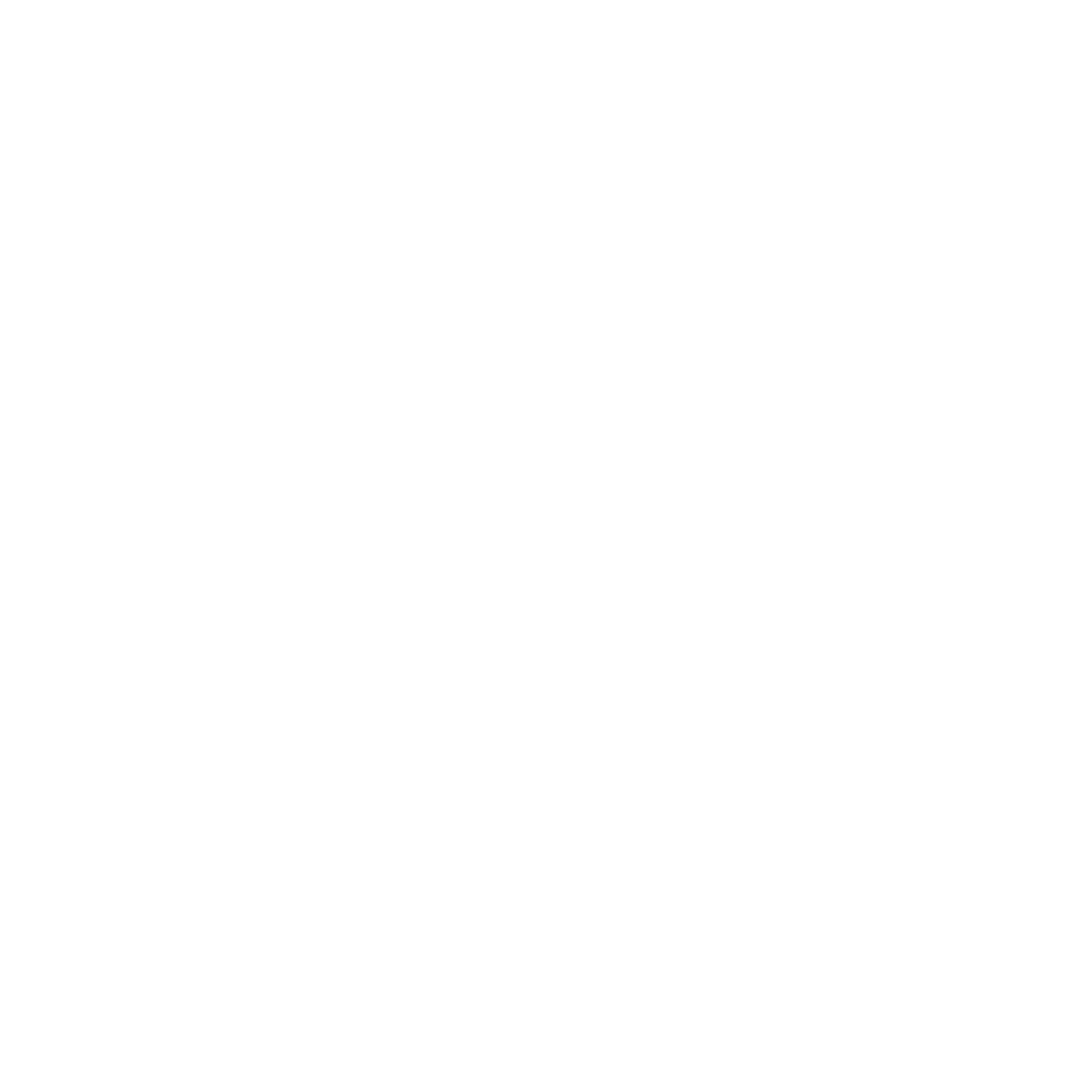## text + work The Gallery, The Arts Institute at Bournemouth

The Gallery is a major resource for contemporary visual art at the Institute and has received regional and national recognition.

The concept of text  $+$  work underpinning the exhibition programme, promotes dialogue between innovative contemporary art and design practice and its theoretical context. It provides a platform for practitioners, writers and curators who wish to examine and extend the boundaries between contemporary practice and critical discourse. There are text + work gallery events, critical texts, shared and networked exhibitions, and a text + work website. A text (essay) is published by text + work to accompany each exhibition in the text + work programme.

The Gallery programme also includes collections on loan from galleries and museums, as well as initiating exhibitions by some of today's leading artists and critical writers including Ian McKeever and David Miller (poet), Susan Stockwell and Rosemary Miles (Curator, Victoria & Albert Museum).

The Gallery also functions as a learning resource and is integrated into the teaching, learning and research practice undertaken at the Institute. Student achievements are displayed in the Summer Show exhibitions and, at times, students have the opportunity to propose or curate shows as part of The Gallery programme.

For more information on the text  $+$  work programme and supporting events please log on to the website: www.textandwork@org.uk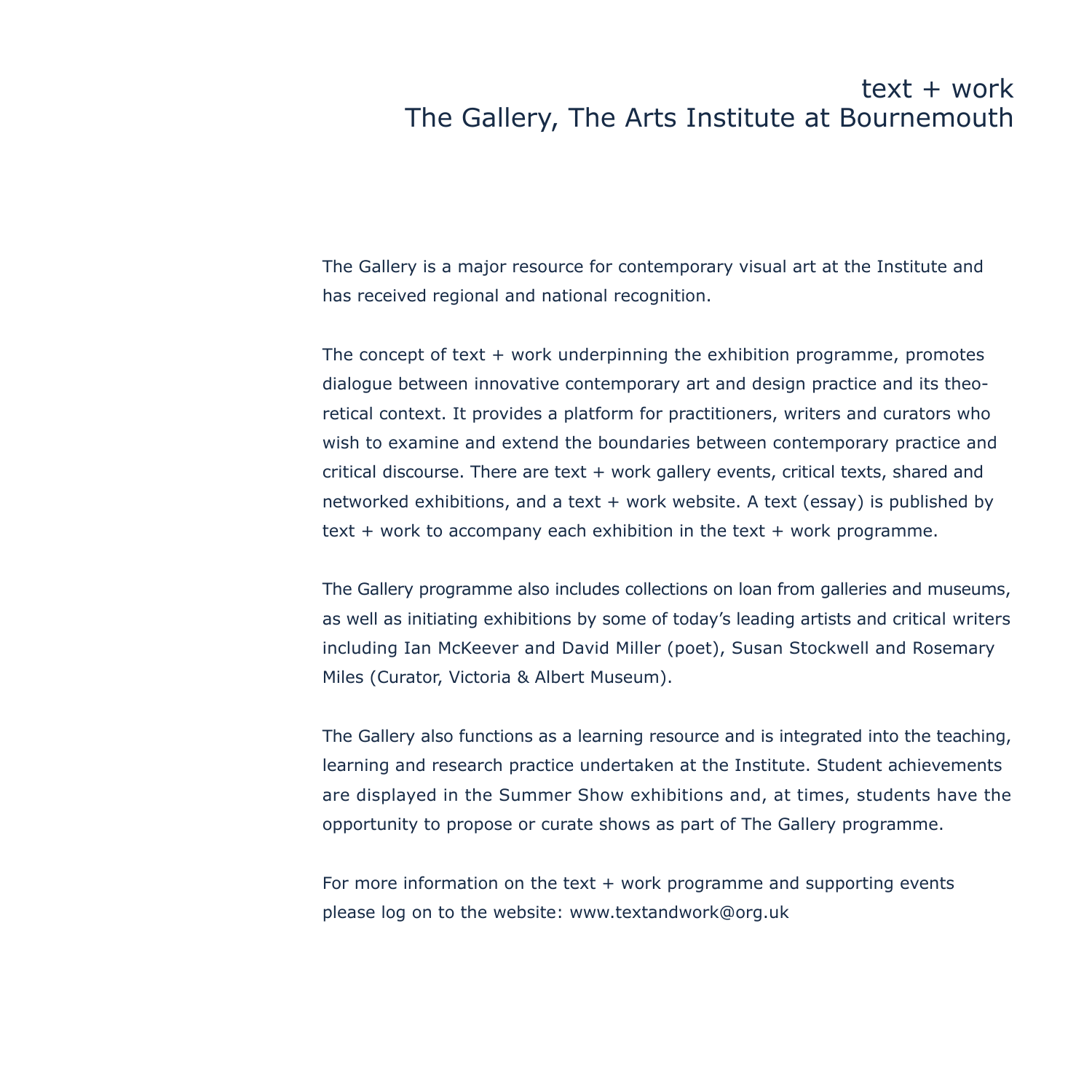## PANEL MEMBERS

EVENT: Panel discussion on defining drawing Wednesday 26 April 3.30 - 5.00pm – The Gallery

#### ANITA TAYLOR

has exhibited widely in Europe and Australia and is the Director of THE JERWOOD DRAWING PRIZE, which she initiated as the Open Drawing Exhibition at Cheltenham in 1994. Awards include the Malvern Award for Drawing, the Hunting Art Prize, the Hunting Art Prizes Award for Drawing and the Major Award in the Cheltenham Open Drawing Competition. She is Vice Principal and Professor of Fine Art at Wimbledon School of Art, a member of the AHRC Peer-Review College and sub-panel 63 for Art and Design in the RAE2008.

#### BASIL BEATTIE

was educated in the Royal Academy Schools 1957 - 61. He then had a long teaching career until he retired from Goldsmiths College, London in 1998, before spending as further year as an assessor for the MA painting at Chelsea School of Art. His painting and drawing are exhibited widely and has been recently included in the contemporary drawing exhibition Prospects 2002, Essor Gallery, London. He was shortlisted for THE JERWOOD PAINTING PRIZE in both 1998 and 2001.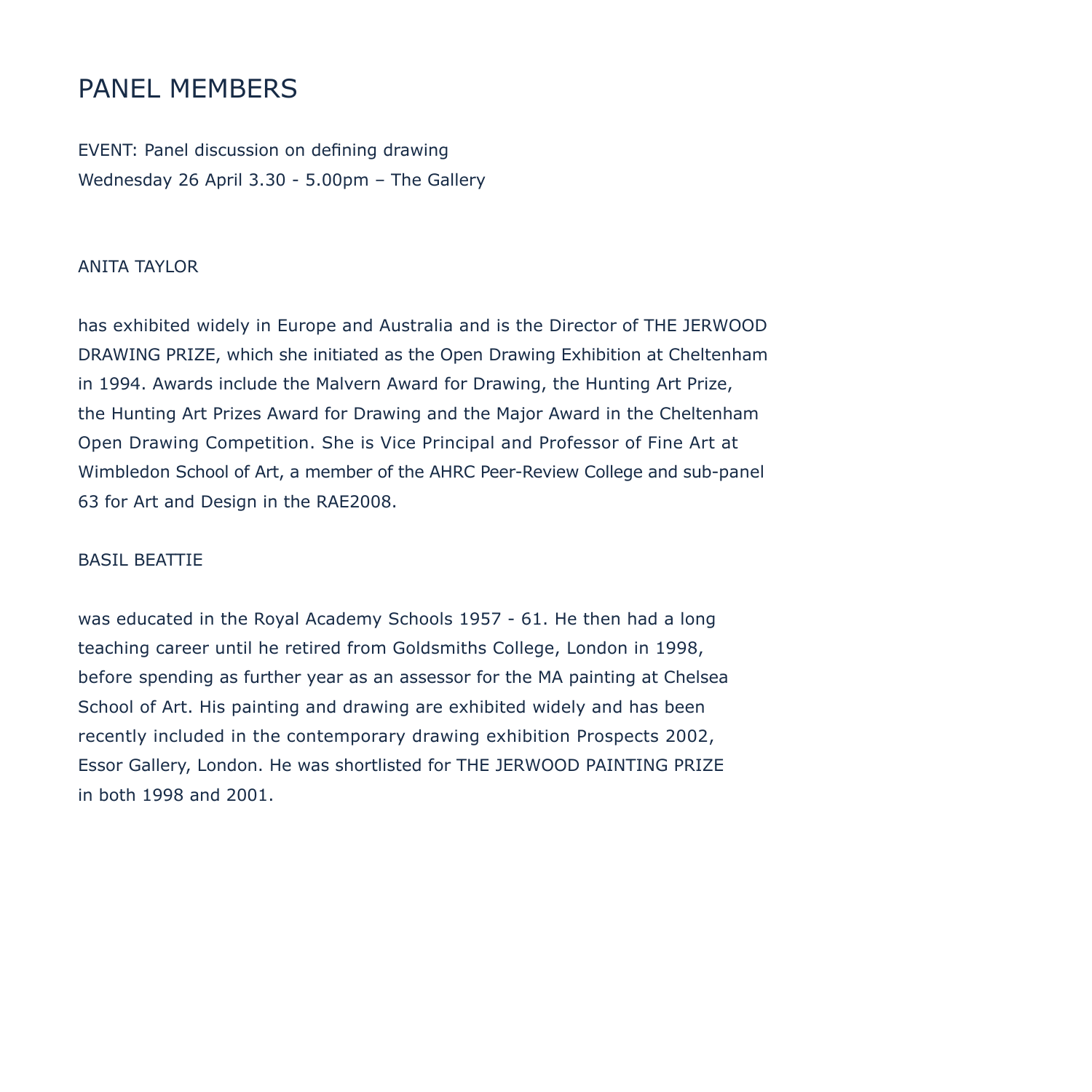#### PAUL THOMAS

is an artist and co-founder of THE JERWOOD DRAWING PRIZE when it was first established as the Cheltenham Open Drawing Exhibition 1994. He attended the Royal College of Art 1974-77 and his work has been widely exhibited in the UK and abroad. He is the published co-author of Drawing 2003 with Anita Taylor and was elected an RWA Academician in 2004. He was Artist in Residence at the National Art School, Sydney in 2004.

#### JIM HUNTER

studied at Winchester School of Art and The Royal College of Art. He has been the Director of the School of Art, The Arts Institute at Bournemouth, since 1998 and is chair of the Institute's Gallery Group. Recent practice-based research has included a period of sabbatical leave in Venice.

Landscape has been the predominant reference for Jim's work and throughout his career he has maintained the practice of drawing directly from the landscape as the source of his ideas. His current work explores the potential of watercolour and the capacity for this medium to articulate meaning within contemporary contexts.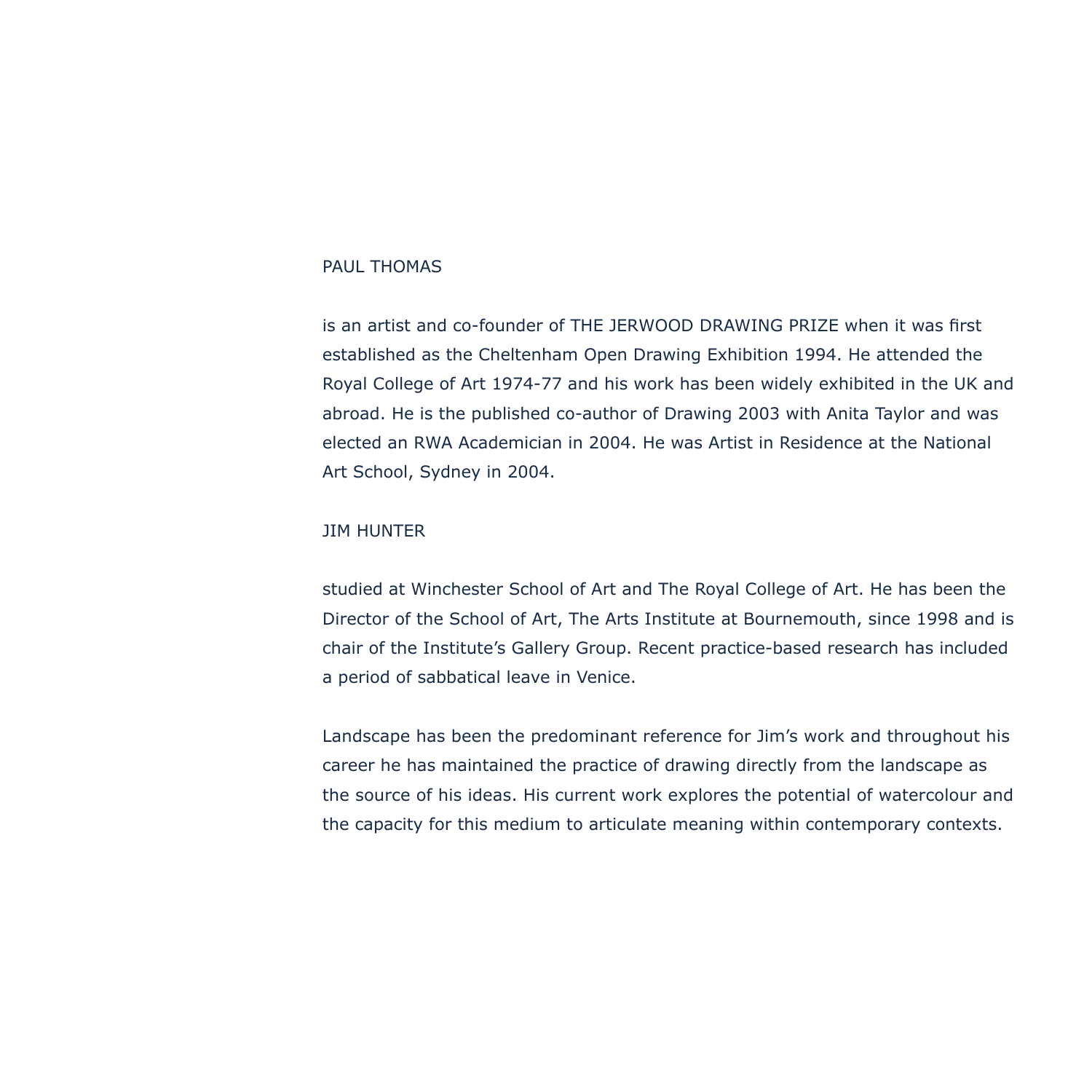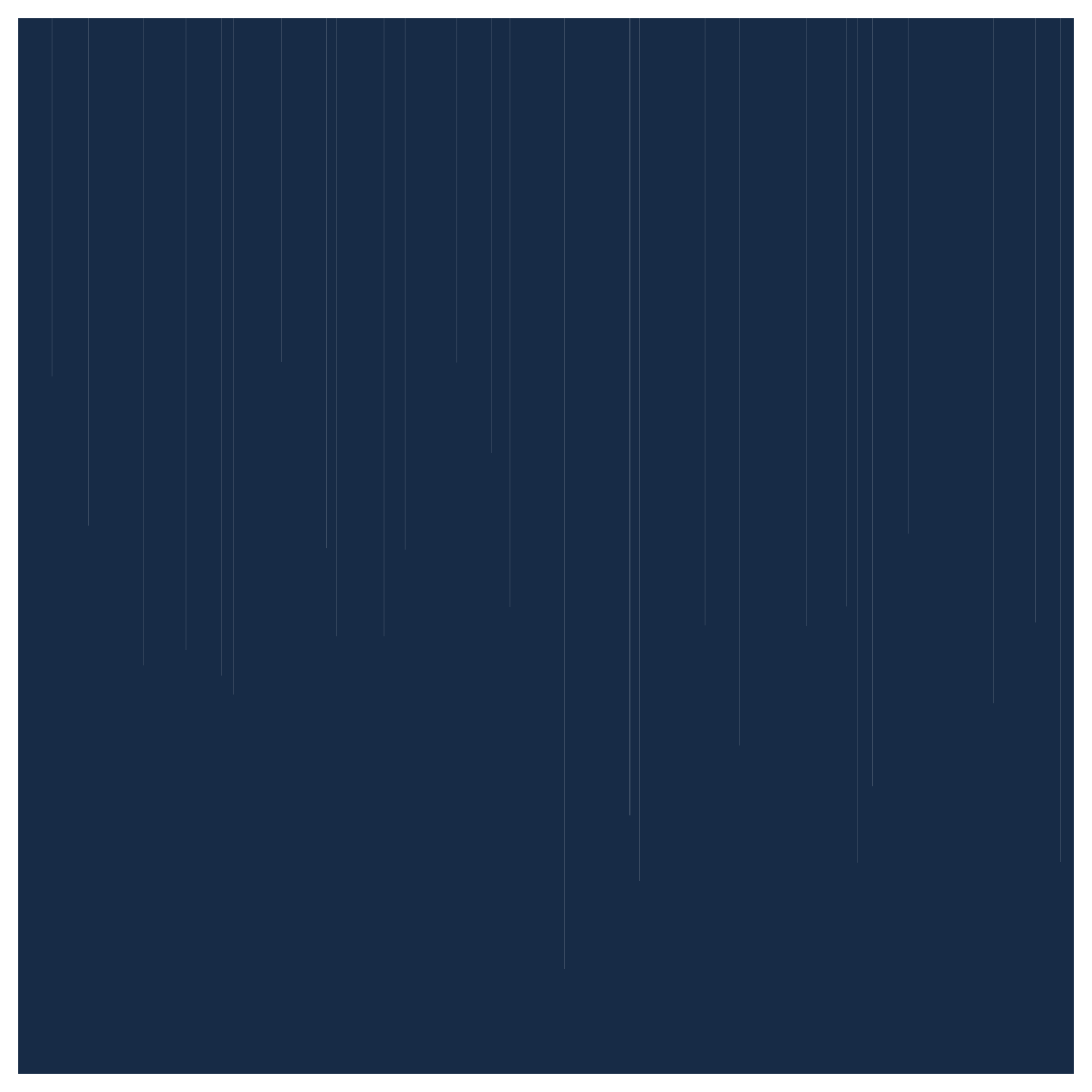#### EVENT

JERWOOD DRAWING AWARD 2005, text + work, Gallery Event Panel discussion on defining drawing text + work, The Gallery (Gallery 2)

Wednesday 26 April 3.30 – 5.00pm text + work, The Gallery, The Arts Institute at Bournemouth

#### Welcome Professor Stuart Bartholomew

## Panel members Jim Hunter Chair of text + work/Director School of Art, The Arts Institute at Bournemouth Anita Taylor Artist, Educator & Project Director of THE JERWOOD DRAWING PRIZE, Vice Principal Wimbledon School of Art Basil Beattie Artist Paul Thomas **Artist and co-founder of THE JERWOOD DRAWING PRIZE**

Each of the panel members will talk on their chosen area of expertise and reference their choice of images on drawing, which will be facilitated by Jim Hunter, and followed by an open invitation for questions from the audience.

Followed by a drinks reception in text + work, The Gallery from  $5.30 - 6.30$ pm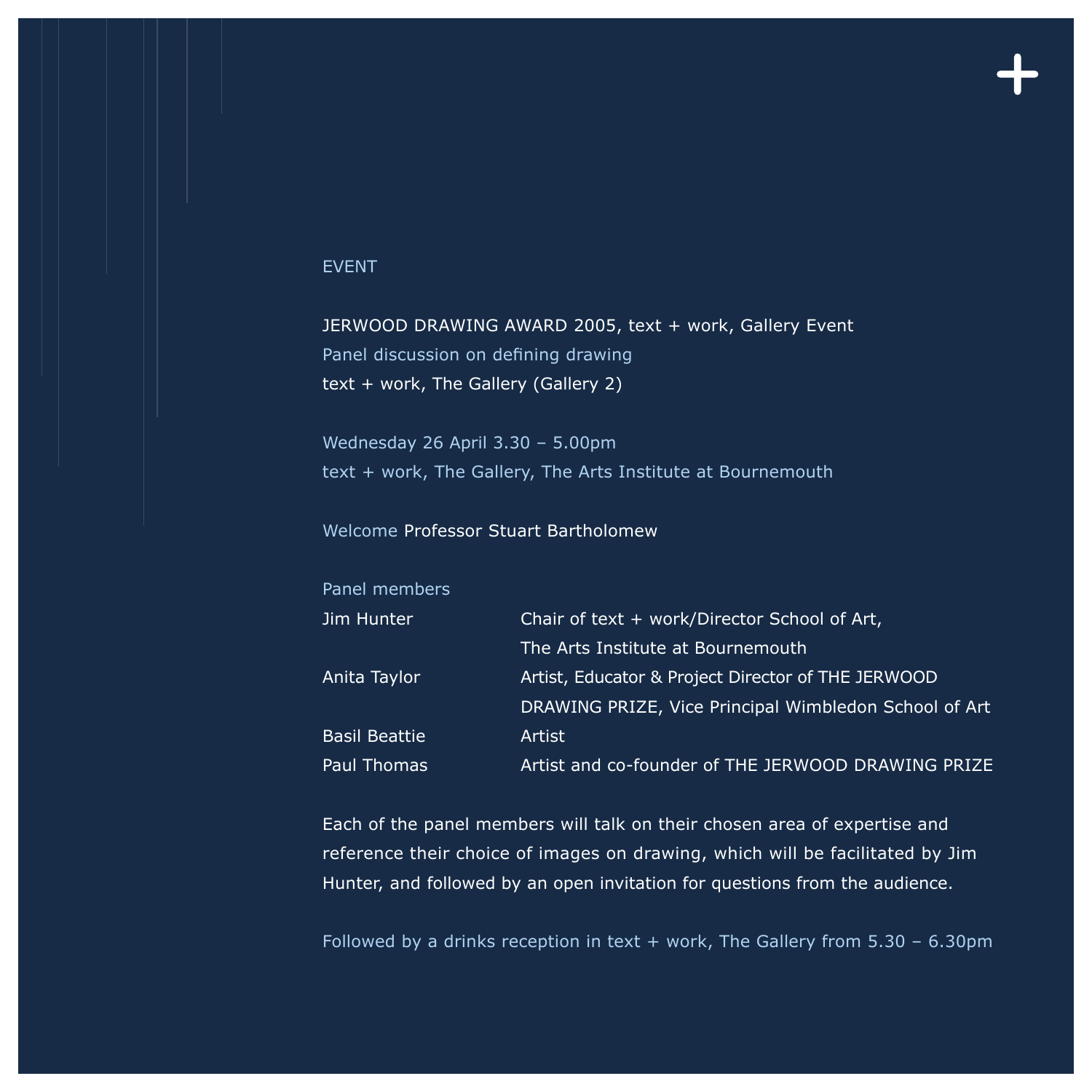Gallery Tours – JERWOOD DRAWING PRIZE 2005 Tours available each week thoughtout exhibition run. To book an appointment (maximum number 25) please phone Gallery Office on 01202 363351.

Catalogue + other sales items - THE JERWOOD DRAWING PRIZE 2005 Please be advised that you can purchase the following items in relation to THE JERWOOD DRAWING PRIZE 2005 exhibition from the Finance Office, The Arts Institute at Bournemouth on 01202 363214

Catalogue £10.00 A3 Poster £3.00 Bookmark £1.00 The exhibition catalogue is inclusive of free bookmark (£2.00 Student discount with a Valid ID card on catalogue)/phone sales incur postage & packing charge of £2.00 (UK) on catalogue. Overseas rates apply. Please allow 7 -14 working days for delivery.

Gallery Opening Times 9.00am – 8.00pm Monday – Thursday (Term Time) 9.00am – 5.30pm Monday – Thursday 9.00am – 4.00pm Friday Open Saturdays 9.00am – 4.00pm not for purchase of catalogues (Closed Saturdays from 8th to 22nd April, inclusive) Closed Bank Holidays and Sundays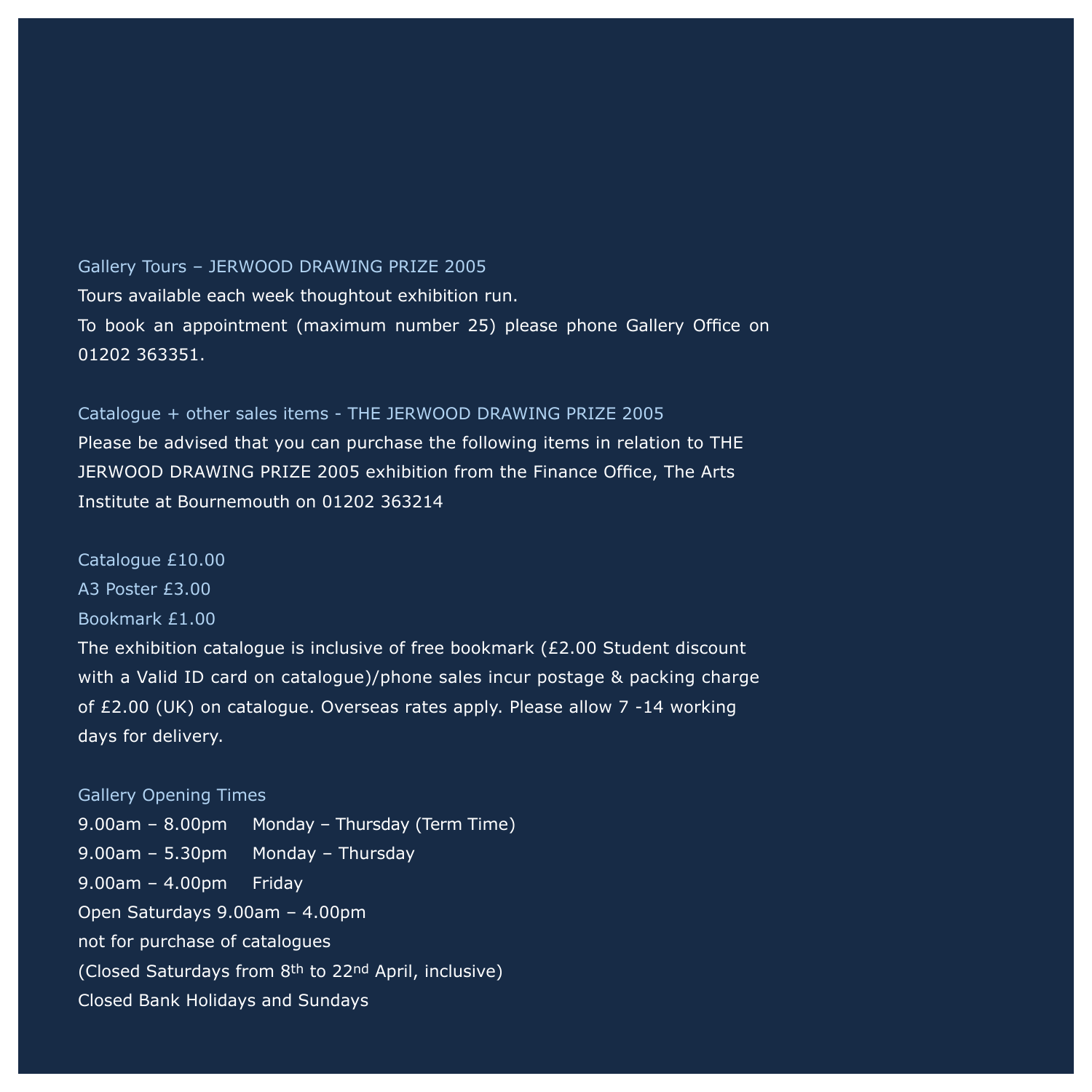#### How to find us

We are situated 2 miles from the centre of Bournemouth, on the border between Bournemouth and Poole. If you are arriving by train or coach, bus number 69 will take you from Bournemouth Rail/Coach Station to the campus. Several major roads lead into Bournemouth and Poole from the surrounding areas:

#### From the Fast

The M3/M27/A31 leads into the A338 for Bournemouth

From the West Take the A35/A3049

From the North Take the A350/A35/A3049

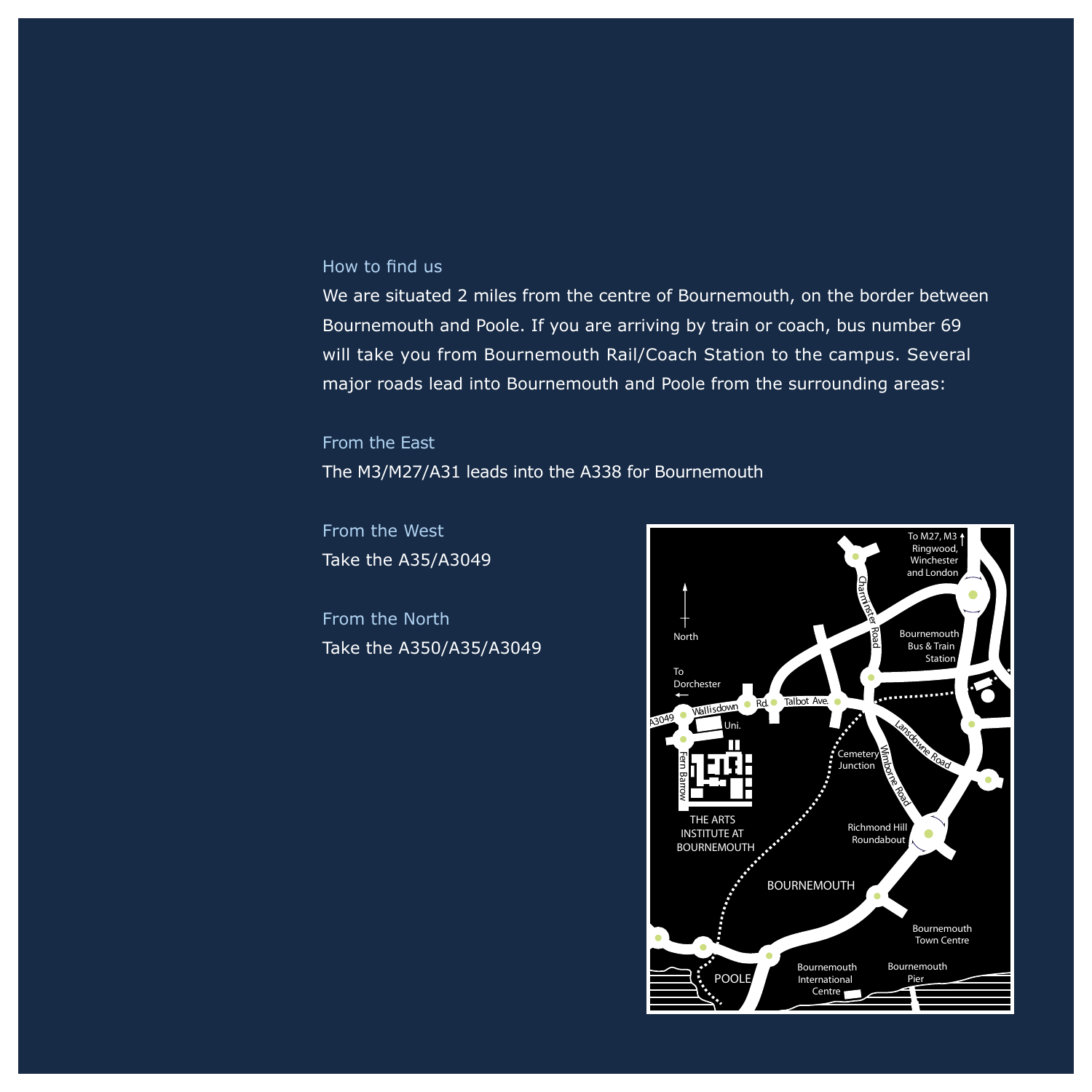## ACKNOWLEDGEMENTS

Images copyright by the artists and THE JERWOOD DRAWING PRIZE 2005, Wimbledon School of Art

The copyright of THE JERWOOD DRAWING PRIZE text resides with WIMBLEDON SCHOOL OF ART

The copyright of text + work copy resides with The Arts Institute at Bournemouth

Edited by Violet McClean / vmcclean@aib.ac.uk

Designed by Sonja Stender / design@jazznoons.co.uk

Special thanks to Ricky Rogers, Tom Marsh, Carly Jones, Caitriona Fitzsimons, Michael Zee, Stewart Blackhurst, Josepha Sanna, Oliver Shamlou, Dave Roberts, Paul Whittles, Graham Taylor, Vikki Christodoulou, Jo Porter, Steve Warwick, Simón Granell, Fda Interior Design students, Fda InterActive Media, Academic Colleagues and all other staff who supported the project

Published by text + work, The Gallery, The Arts Institute at Bournemouth ISBN 0-901196-13-4